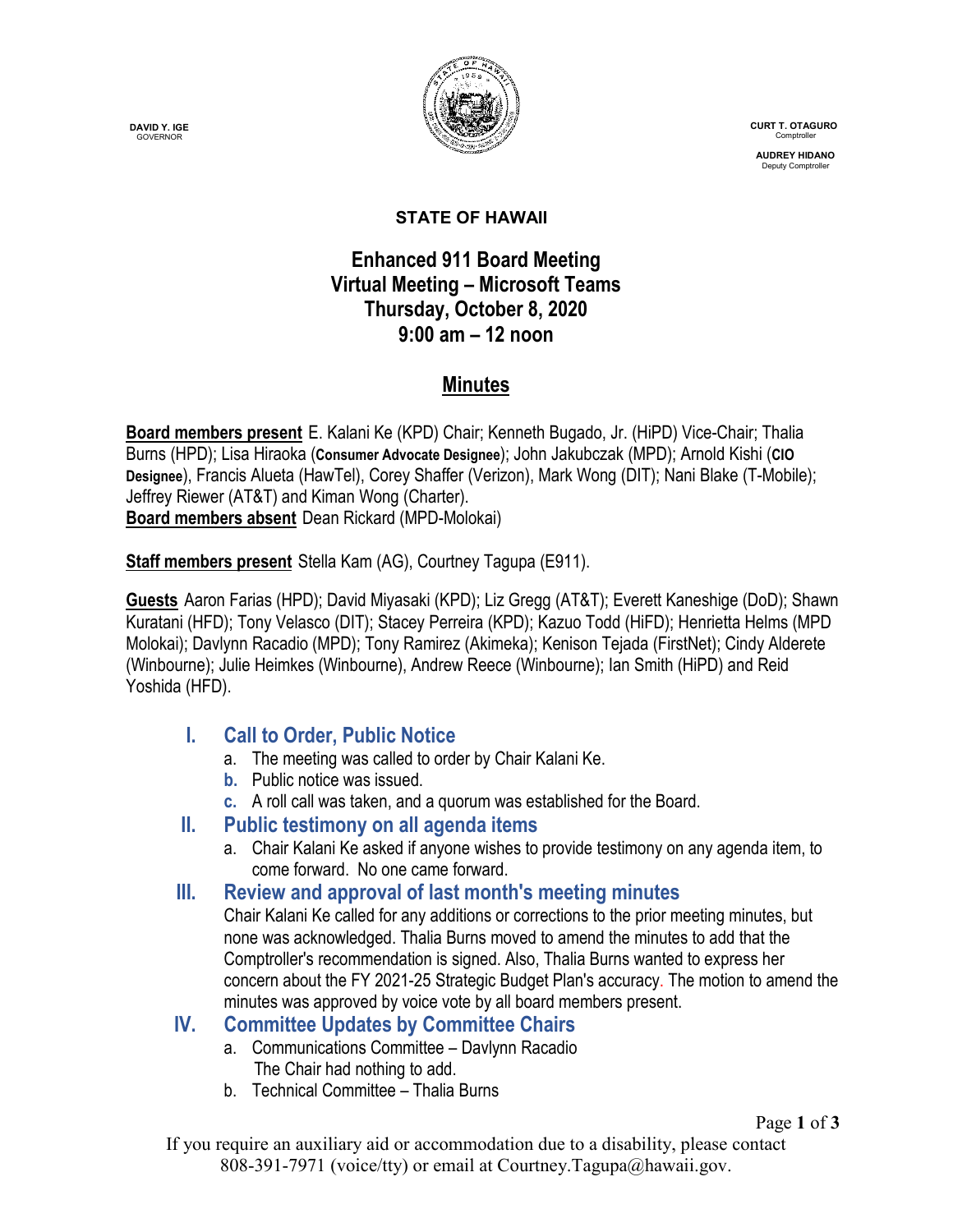The Chair had nothing to add.

- i. Educational Investigative Committee update Jeffrey Riewer There was nothing to add.
- ii. Investigative Committee- Everett Kaneshige There was nothing to add.
- c. Finance Committee Kiman Wong Review of monthly and Y-T-D Cash Flow. There was nothing to add. Kiman Wong requested to amend the agenda to add Aaron Ferias to the Finance Committee to replace retired Gerald Kaneshiro.

# **V. PSAP Status Updates**

- a. Kauai PSAP Kalani Ke There was nothing further to add.
- b. Oahu HPD Aaron Farias There was nothing further to add.
- c. Oahu HFD Reid Yoshida There was nothing further to add.
- d. Oahu EMS Edward Fujioka There was nothing further to add.
- e. Molokai PSAP– Henrietta Helms Nothing further to add.
- f. MauiPSAP Davlynn Racadio Nothing further to add
- g. Hawaii PD Kenneth Bugado, Jr. Nothing further to add.
- h. Hawaii FD Kazuo Todd Nothing further to add.

## **VI. Executive Director's Report**

- a. CPA Audit Update
	- **i.** The Executive Director has scheduled a meeting with the Comptroller on October 14 to discuss the possibility of reducing the scope of the CPA Audit, as was discussed in last month's meeting. Both Mark Wong and Kiman Wong will be in attendance.

## **VII. Items for Discussion, Consideration, and Action**

a. 911 Timeline update

The Board Chair has requested that all timeline updates be summited to the executive director.

b. FirstNet update -Kenision Tejada.

The Federal Government is concluding its fiscal year.

A webinar will be held at the end of September for the county police departments. The FirstNet authority is undergoing realignment to better address and serve the public safety community.

## **VIII. Announcements**

## **a. Future Virtual meeting dates (9 am – 12:00 pm).**

- i. Thursday, October 8, 2020 (Combined meetings)
- ii. Thursday, November 12, 2020 (Combined meetings)
- iii. Thursday, December 10, 2020 (Combined meetings)
- iv. Thursday, January 14, 2021 (Combined meetings)
- v. Thursday, February 11, 2021 (Combined meetings)

If you require an auxiliary aid or accommodation due to a disability, please contact 808-391-7971 (voice/tty) or email at Courtney.Tagupa@hawaii.gov.